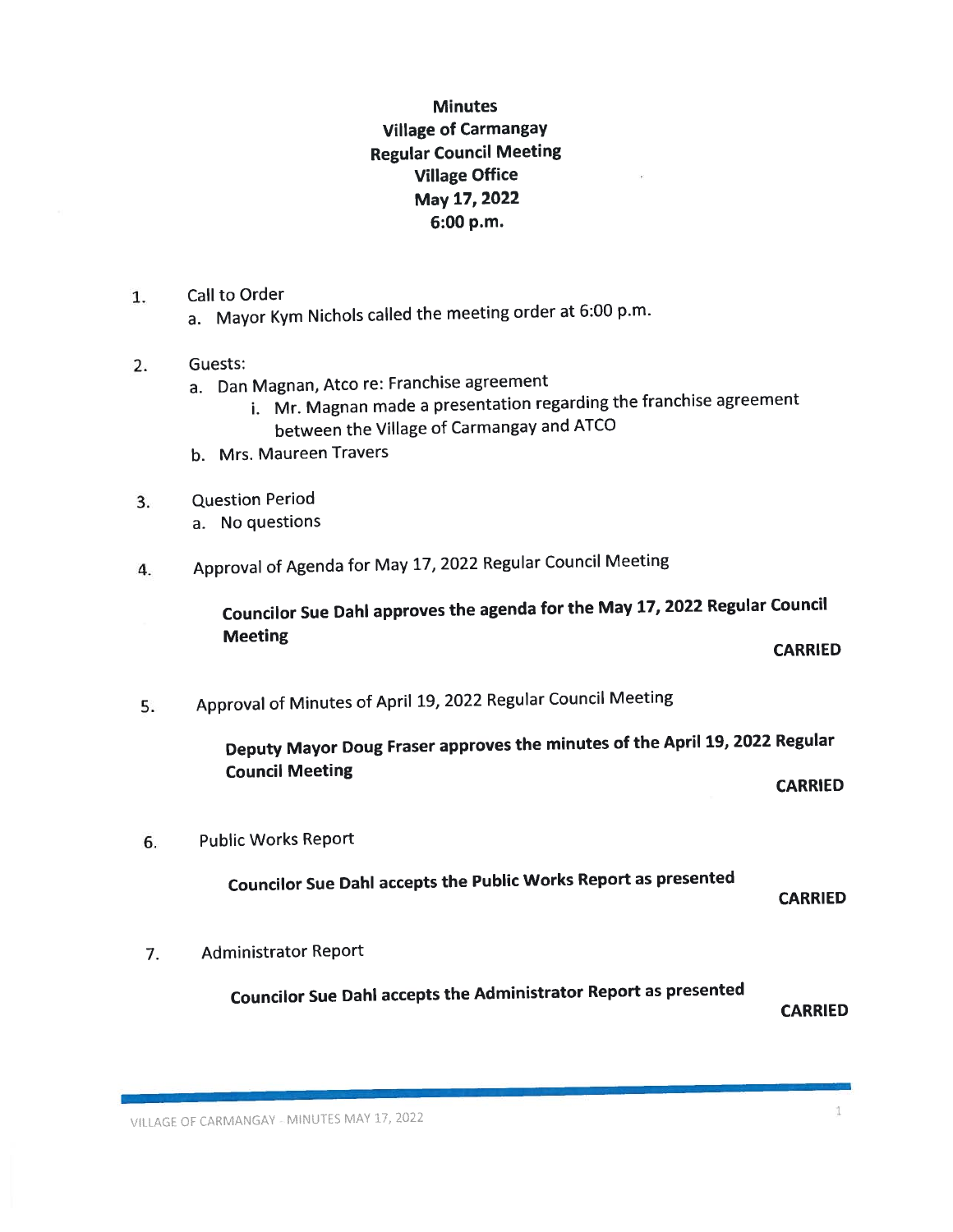- 8. Correspondence
	- a. Council accepted CAO Patrick Bergen's letter of resignation effective June 15, 2022
- 9. Financial Reports

## Deputy Mayor Doug Fraser accepts the Financial Reports as presented **CARRIED**

- 10. New Business
	- a) Property Rights Tribunal Decision
		- a. For discussion
	- b) Vulcan County Area Broadband Upgrade
		- a. For information
	- c) Bylaw 819 Utility Bylaw

Deputy Mayor Doug Fraser motions to pass the first reading of Bylaw #819 — Utility Bylaw.

### CARRIED

Councilor Sue Dahi motions to pass the second reading of Bylaw #819 — Utility Bylaw

#### **CARRIED**

Mayor Kym Nichols motions for permission to move on to third reading of Bylaw #819 — Utility Bylaw

CARRIED UNANIMOUSLY

Motion by Deputy Mayor Doug Fraser motions to pass the third reading of Bylaw #819 — Utility Bylaw

CARRIED

- d) Tax Notice Circular
	- a. For discussion
- e) Bylaw 820 Tax Rate Bylaw

Deputy Mayor Doug Fraser motions to pass the first reading of Bylaw #820 — Tax Rate Bylaw.

CARRIED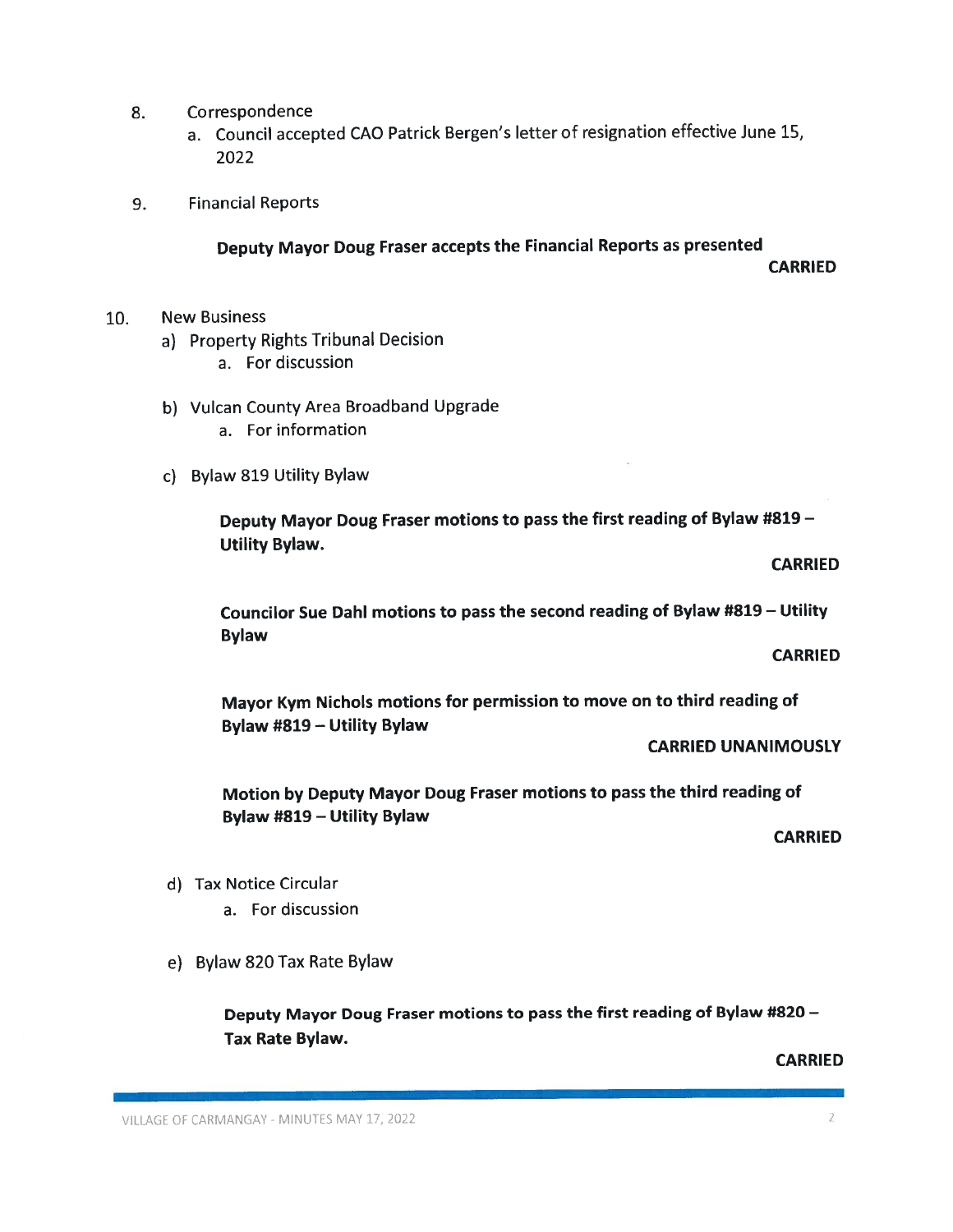Councilor Sue DahI motions to pass the second reading of Bylaw #820 — Tax Rate Bylaw.

#### **CARRIED**

Mayor Kym Nichols motions for permission to move on to third and final reading of Bylaw #820 — Tax Rate Bylaw.

CARRIED UNANIMOUSLY

Deputy Mayor Doug Fraser motions to pass the third and final reading of Bylaw #820 — Tax Rate Bylaw.

**CARRIED** 

f) Bylaw <sup>821</sup> Atco Franchise agreemen<sup>t</sup>

Councilor Sue Dahl motions to pass the first reading of Bylaw #821 — ATCO Franchise Agreement.

**CARRIED** 

- g) Appointment of Development Officer Decision deferred to future meeting
- h) Appointment of CAO

Deputy Mayor Doug Fraser motions to appoint Kelly McLeod as Chief Administrative Officer for the Village of Carmangay as of June 10, 2022. **CARRIED** 

13. Reports

a) ORRSC

b) Marquis Foundation

New windows are being installed in the Carman Manor apartments. Currently there is one empty unit in Carmangay.

Land transfer agreemen<sup>t</sup> was <sup>g</sup>iven from the town of Vulcan to the Marquis foundation for the building of <sup>a</sup> new lodge. The land is situated west of the hospital and the condition of the land transfer agreemen<sup>t</sup> is on approva<sup>l</sup> of <sup>a</sup> new build facility. Mark received letters of suppor<sup>t</sup> for the project from all of the members community <sup>I</sup> will be submitting the paperwork to take it to the next steps. They are <sup>p</sup>lanning <sup>a</sup> tour of the current Peter Dawson Lodge as well as another facility for all interested member community counsellors to see the size of the current lodge and the future vision/ size of a new facility.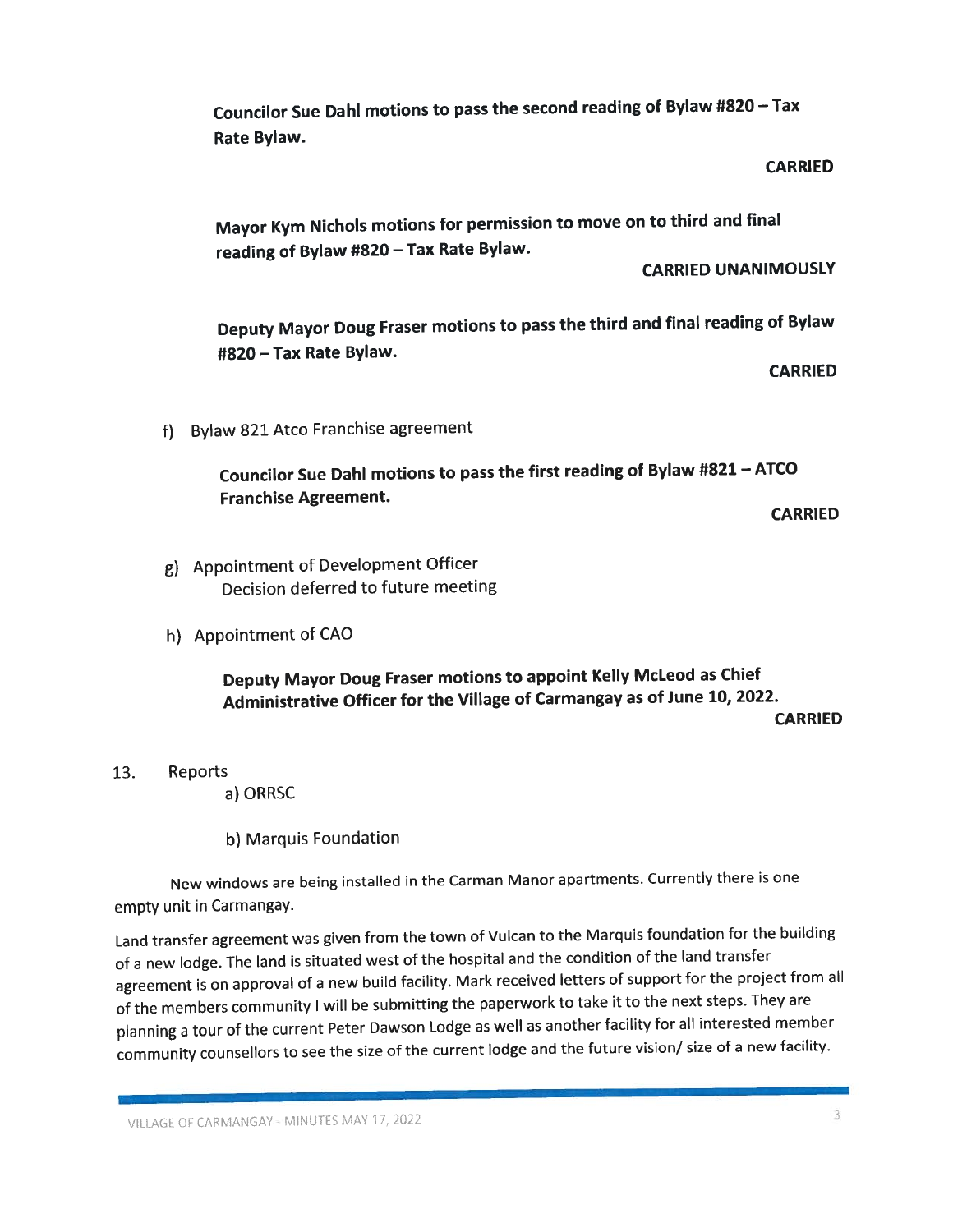Currently looking for new care aids.

## c) Vulcan District Solid Waste

The transfer stations will except pesticide jugs again this year but they will have to be in bags which are available at the transfer sites as well as add Ag dealers. New gate have been installed at the Carmangay/Champion transfer station. There have been two break-ins at the station, one of which cutting through the fence and dumping garbage in the grass there yet and the other one cut the locks and stole the video recording equipment. <sup>A</sup> new security system will be installed at the station. In regards to waste collection the manager has asked that if residents have <sup>a</sup> problem with collection, that they contact him directly so he can deal with it ASAP.

### d) FCSS

### e) SouthGrow

Southgrow is in good financial position right now because dues went from .50 per capita to 1.00. Terragraph project was put on hold as grant did not come through. In the County of Vulcan WiFibre is going to continue to try and expand on the project.

Incinerator project that was scheduled to go into Coaldale was cancelled because grants never materialized. Suggested that villages work together to see if they can combine resources to cut costs by starting their own incinerator.

EV charging stations are losing money because of increased electrical costs. Suggested that they run off of existing panels as it is cheaper.

The ag scholarships that are handed out to two individuals will be increased to <sup>4</sup> of \$2500.00 each.

Highway <sup>3</sup> twinning project has been finalized and handed over to the twinning development committee to continue with the implementation.

The Economic Development Summit held in Carmangay was <sup>a</sup> huge success and the accommodations and meal was excellent.

Revitalization of communities is an ongoing project for over <sup>230</sup> industries to keep buying local and helping each other succeed.

Southgrow is now investigating their starting their own solar station in which they hope to become self sufficient. They will look at starting <sup>a</sup> couple of stations in southern Alberta for <sup>a</sup> combined total of 4.5 megawatts.

### Next meeting June 23<sup>rd</sup> in Coaldale